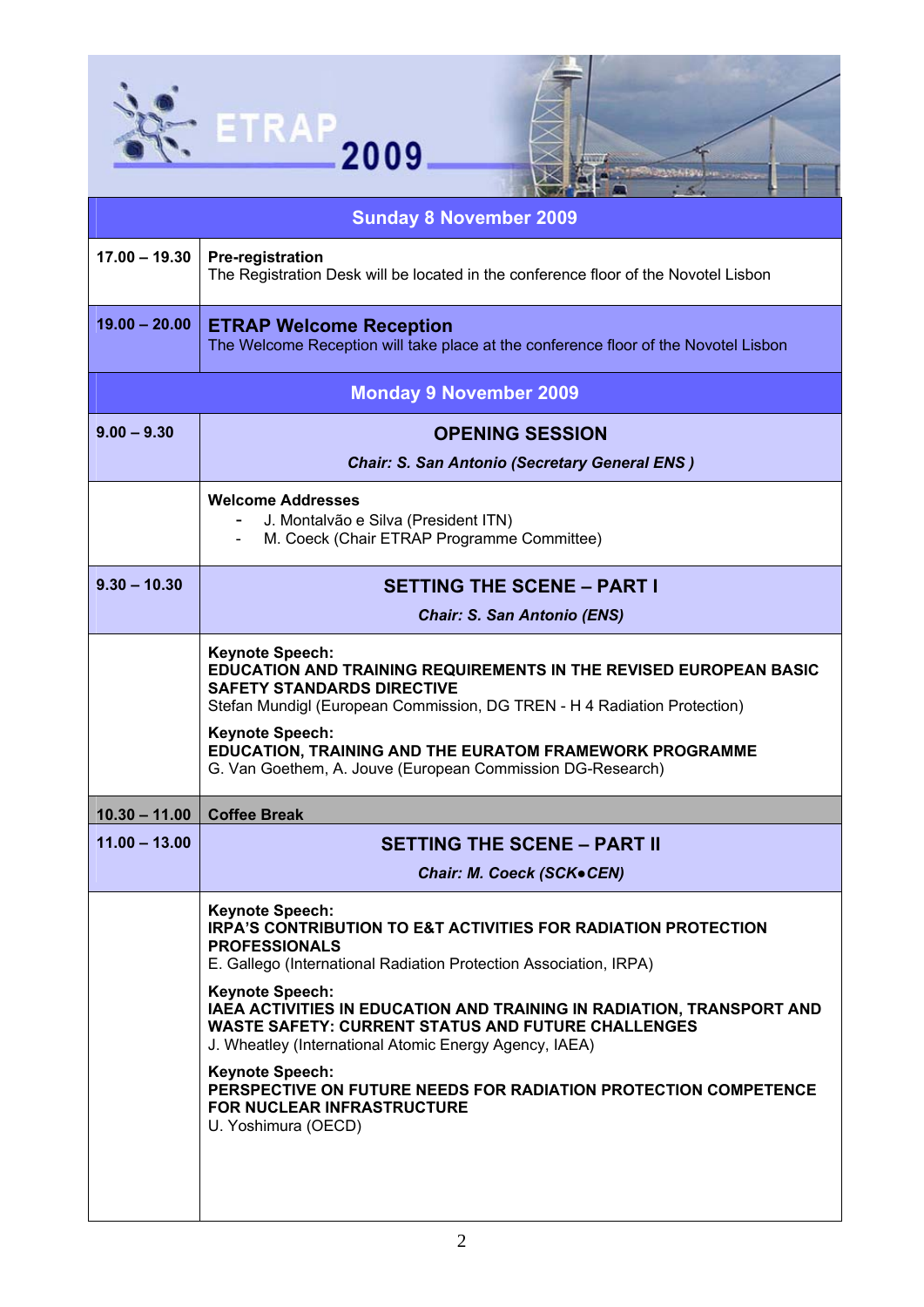



| $13.00 - 13.45$ | <b>Lunch Break</b>                                                                                                                                                                                                                                                                                                                                                                                                                                                                                                                           |
|-----------------|----------------------------------------------------------------------------------------------------------------------------------------------------------------------------------------------------------------------------------------------------------------------------------------------------------------------------------------------------------------------------------------------------------------------------------------------------------------------------------------------------------------------------------------------|
| $13.45 - 14.30$ | <b>Poster Session</b>                                                                                                                                                                                                                                                                                                                                                                                                                                                                                                                        |
| $14.30 - 15.40$ | <b>CURRENT STATUS IN E&amp;T IN RADIOLOGICAL PROTECTION</b><br>Chair: A. Falcao (ITN)                                                                                                                                                                                                                                                                                                                                                                                                                                                        |
|                 | Keynote speech:<br><b>RADIATION AND WASTE SAFETY TRAINING: TOWARDS SUSTAINABLE TRAINING</b><br>AND SELF RELIANCE - A MALAYSIAN EXPERIENCE<br>M. L Juri, S. Hassan, D. Mohamad (Malaysian Nuclear Agency) – Malaysia                                                                                                                                                                                                                                                                                                                          |
|                 | RADIATION PROTECTION TRAINING PROGRAM AT THE EU JOINT RESEARCH<br><b>CENTRE IN ISPRA, ITALY</b><br>C. Osimani, D. Giuffrida (Joint Research Centre) - Italy                                                                                                                                                                                                                                                                                                                                                                                  |
|                 | <b>RADIATION PROTECTION TRAINING IN LOVIISA NPP, LEGISLATIVE GUIDANCE</b><br>AND DEVELOPMENT OF TRAINING PROCESS - HISTORICAL APPROACH<br>M. Ritala, M. Koivisto, M. Halin, T. Kontio, M. Virtanen, J. Vanhanen, J. Karhula (Fortum<br>Power and Heat Oy, Loviisa NPP) - Finland                                                                                                                                                                                                                                                             |
| $15.40 - 16.00$ | <b>Coffee Break</b>                                                                                                                                                                                                                                                                                                                                                                                                                                                                                                                          |
|                 |                                                                                                                                                                                                                                                                                                                                                                                                                                                                                                                                              |
| $16.00 - 17.00$ | <b>DEVELOPMENTS IN TRAINING DELIVERY</b>                                                                                                                                                                                                                                                                                                                                                                                                                                                                                                     |
|                 | <b>Chair: F. Draaisma (NRG)</b>                                                                                                                                                                                                                                                                                                                                                                                                                                                                                                              |
|                 | DISTANCE TEACHING - AN EXPERIENCE FROM PETRUS (EDUCATION IN<br><b>GEOLOGICAL DISPOSAL OF RADIOACTIVE WASTES)</b><br>B. Bazargan Sabet (Institut National Polytechnique de Lorraine, Ecole des Mines de<br>Nancy) – France; F.J. Elorza Tenreiro (Universidad Politécnica de Madrid, Escuela<br>Técnica Superior de Ingenieros de Minas) - Spain; K-J. Rohlig (Technische Universität<br>Clausthal, Institut für Endlagerforschung) - Germany; R. Vasicek, J. Svoboda (CTU in<br>Prague, Centre of Experimental Geotechnics) - Czech Republic |
|                 | DEVELOPMENT OF THE F-RAY SPECTROSCOPY SYSTEM USING CSI(TL)-PIN<br>DIODE DETECTOR FOR EDUCATIONAL PURPOSES<br>Y. Nam, H.S. Kim, J-H. Ha, B-J. Min (Atomic Energy Research Institute) - Republic of<br>Korea                                                                                                                                                                                                                                                                                                                                   |
|                 | FIFTY-YEAR EXPERIENCE OF NUCLEAR&RADIATION EDUCATION AT NUTEC/JAEA<br>-MAINLY ON RADIATION BASIC COURSE AND NEW DISTANCE LEARNING<br><b>SYSTEM-</b>                                                                                                                                                                                                                                                                                                                                                                                          |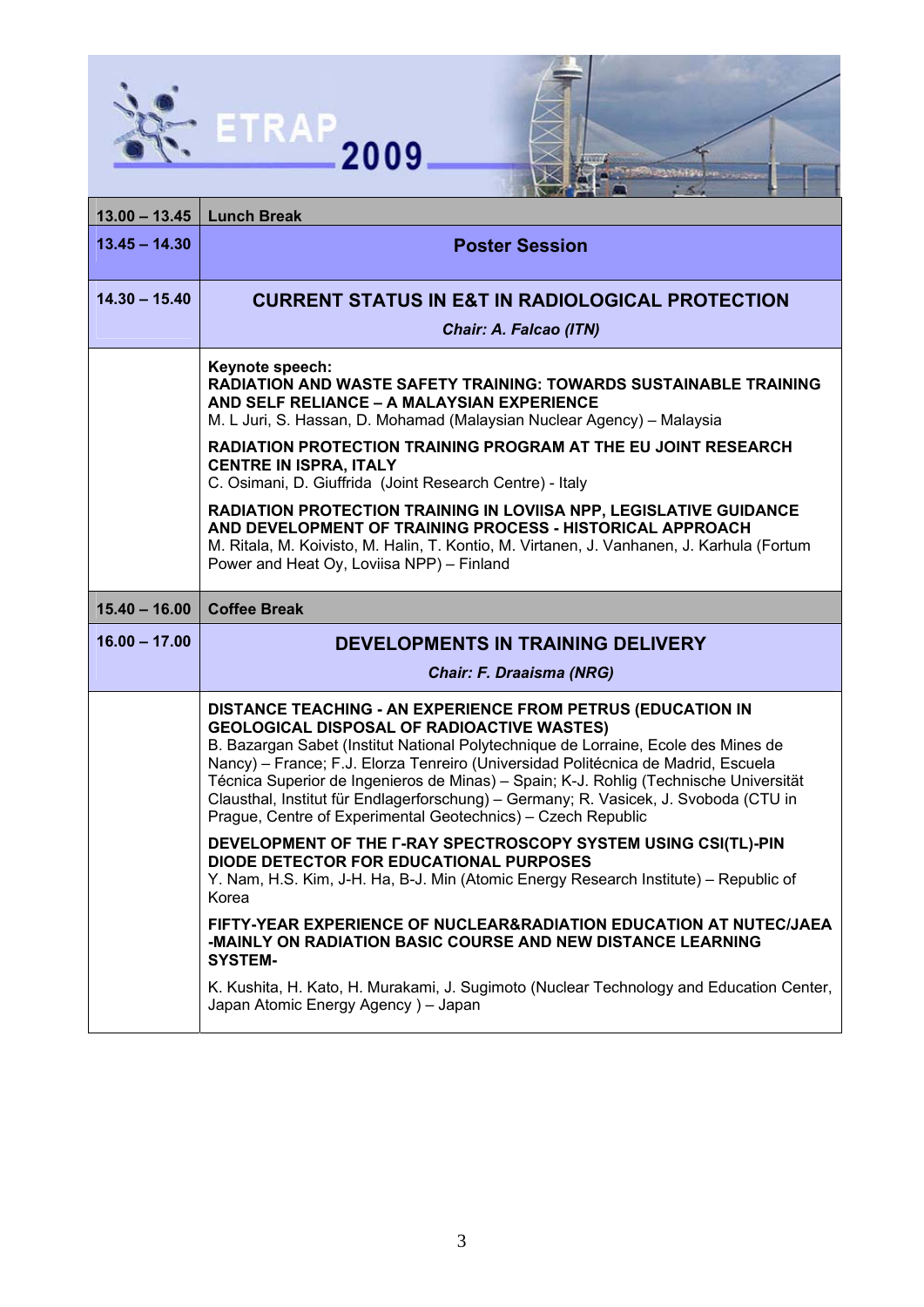



| <b>Tuesday 10 November 2009</b> |                                                                                                                                                                                                                                                                                                                                                              |
|---------------------------------|--------------------------------------------------------------------------------------------------------------------------------------------------------------------------------------------------------------------------------------------------------------------------------------------------------------------------------------------------------------|
| $09.00 - 11.00$                 | <b>EDUCATION AND TRAINING NETWORKS</b>                                                                                                                                                                                                                                                                                                                       |
|                                 | Chair: S. Mundigl (EC)                                                                                                                                                                                                                                                                                                                                       |
|                                 | <b>ENETRAP II 7FP: DEVELOPMENT OF E&amp;T SCHEMES FOR RADIATION PROTECTION</b><br><b>EXPERTS AND OFFICERS</b><br>M. Coeck (SCK.CEN) - Belgium                                                                                                                                                                                                                |
|                                 | THE EUTERP PLATFORM: RESULTS OF THE 3RD WORKSHOP<br>F. Draaisma (Nuclear Research and Consultancy Group NRG) – The Netherlands                                                                                                                                                                                                                               |
|                                 | THE ROLE OF EFOMP IN THE EDUCATION AND TRAINING OF MEDICAL<br>PHYSICISTS AND HEALTH PROFESSIONALS IN RADIATION PROTECTION<br>THROUGH NATIONAL AND INTERNATIONAL NETWORKS<br>S. Christofides, M. Wasilewska-Radwanska, W.J. M. van der Putten (The European<br>Federation of Organisations for Medical Physics) - United Kingdom                              |
|                                 | <b>ENEN'S CHALLENGES IN RESPONSE TO THE INDUSTRY AND REGULATORY</b><br><b>NEEDS</b><br>P. De Regge, R. Kusumi (European Nuclear Education Network Association), J. Safieh<br>(CEA/INSTN) - France                                                                                                                                                            |
|                                 | ROLE OF SMALL RESEARCH REACTORS IN EDUCATION AND TRAINING IN<br><b>RADIOLOGICAL PROTECTION</b><br>H. Böck (Atominstitut) - Austria; J. Marques (Instituto Tecnológico e Nuclear) - Portugal,<br>A. Aszódi (Institute of Nuclear Techniques, Budapest) - Hungary; L. Sklenka (Department<br>of Nuclear Reactors, Czech Technical University) - Czech Republic |
|                                 | A NETWORK TO ENHANCE COLLABORATION BETWEEN HIGHER EDUCATION<br><b>INSTITUTIONS ON RADIOLOGICAL PROTECTION AND NUCLEAR ENGINEERING</b><br>J. Rodenas (Universidad Politénica de Valencia) - Spain                                                                                                                                                             |
| $11.00 - 11.20$                 | <b>Coffee Break</b>                                                                                                                                                                                                                                                                                                                                          |
| $11.20 - 12.30$                 | <b>APPROACHES IN SECTOR SPECIFIC TRAINING</b><br>Chair: A. Schmitt-Hannig (BfS) - PART I                                                                                                                                                                                                                                                                     |
|                                 | Keynote speech:<br>SECTOR-SPECIFIC IN-HOUSE EDUCATION AND TRAINING AT SIEMENS<br>K-M. Schlicke (Siemens AG) - Germany                                                                                                                                                                                                                                        |
|                                 | <b>EDUCATION AND TRAINING OF RADIATION PROTECTION OFFICERS IN SWEDEN</b><br>V. Nilsson (Forsmarks Kraftgrupp AB (NPP)) - Sweden                                                                                                                                                                                                                              |
|                                 | NOT ABLE TO DISTINGUISH BETWEEN X-RAY TUBE AND IMAGE INTENSIFIER:<br>FACT OR FICTION? SKILLS IN RADIATION PROTECTION WITH FOCUS OUTSIDE<br><b>RADIOLOGICAL DEPARTMENTS</b><br>E.G. Friberg, A. Widmark, M. Solberg, T. Wøhni, G. Saxebøl (Norwegian Radiation                                                                                                |
|                                 | Protection Authority, Section for Dosimetry and Medical Applications) – Norway                                                                                                                                                                                                                                                                               |
| $12.30 - 13.20$                 | <b>Lunch Break</b>                                                                                                                                                                                                                                                                                                                                           |
| $13.20 - 14.20$                 | <b>Poster Session</b>                                                                                                                                                                                                                                                                                                                                        |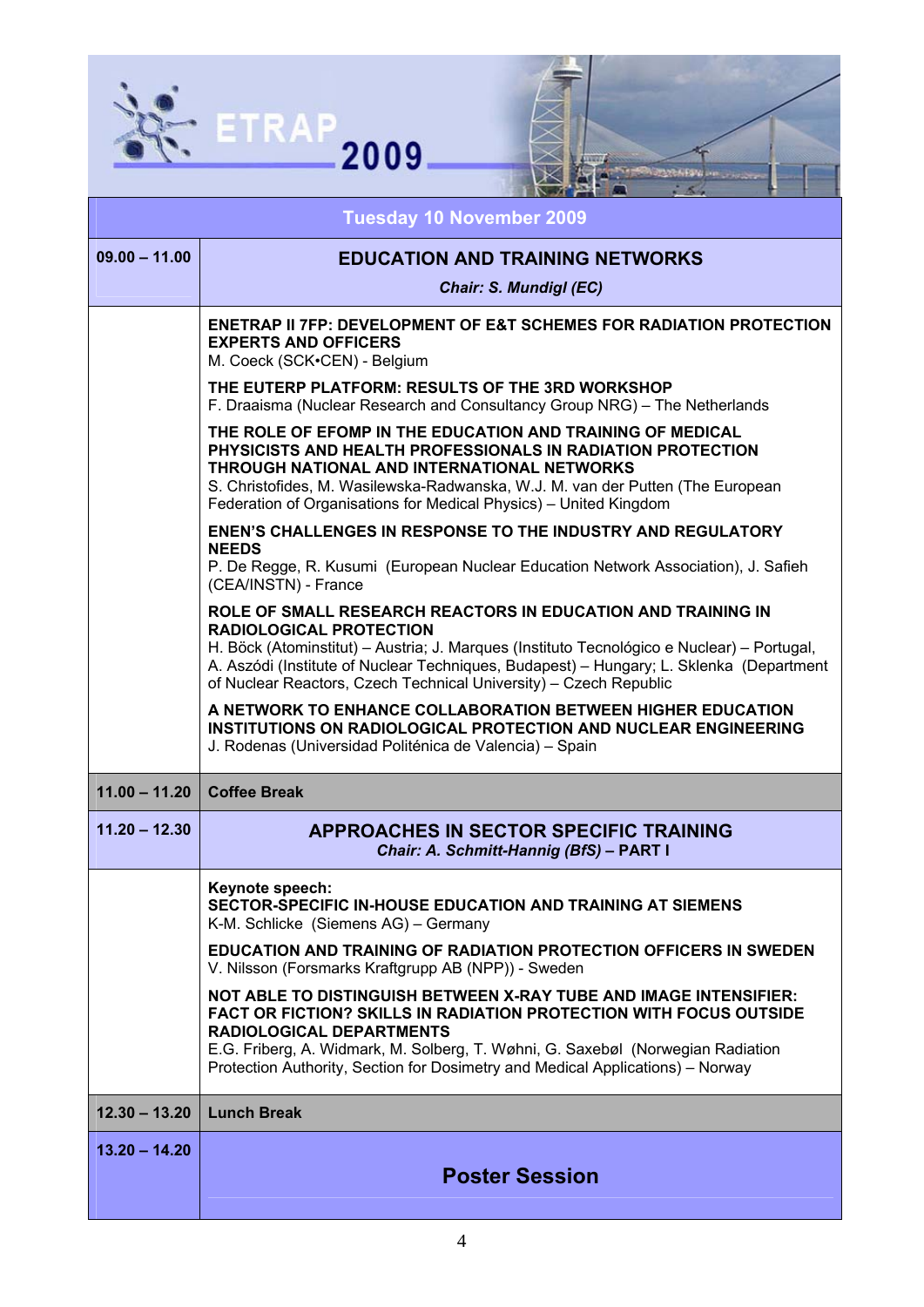



| $14.20 - 15.40$ | <b>APPROACHES IN SECTOR SPECIFIC TRAINING</b><br>Chair: F. Draaisma (NRG) - PART II                                                                                                                                                                                                                                                                                                                                                                                                                                                          |
|-----------------|----------------------------------------------------------------------------------------------------------------------------------------------------------------------------------------------------------------------------------------------------------------------------------------------------------------------------------------------------------------------------------------------------------------------------------------------------------------------------------------------------------------------------------------------|
|                 | <b>OPTIMIZING RADIATION PROTECTION IN MEDICAL PRACTICE</b><br>X. Ortega, M. Ginjaume, (Institute of Energy Technology, Universitat Politècnica de<br>Catalunya (UPC)) - Spain; E. Carinou (Greek Atomic Energy Commission (GAEC)) -<br>Greece; F. Vanhavere (Belgian Nuclear Research Centre (SCK.CEN)) - Belgium; I.<br>Clairand (Institut de Radioprotection et de Sûreté Nucléaire (IRSN)) - France; G. Gualdrini<br>(Radiation Protection Unit ENEA) - Italy; M. Sans-Merce (University Hospital Center<br>Vaudois (CHUV)) - Switzerland |
|                 | <b>EDUCATION OF HEALTH PHYSICISTS AND HEALTH PHYSICS TECHNICIANS AT</b><br><b>DANISH DECOMMISSIONING</b><br>J. Silva, B. Lauridsen (Dansk Dekommissionering) - Denmark                                                                                                                                                                                                                                                                                                                                                                       |
|                 | <b>RADIATION PROTECTION EDUCATION FOR PHYSICIANS IN TRAINING. THREE</b><br><b>YEARS EXPERIENCE.</b><br>P. Garcia Castañon; M.L. España Lopez; V. Fernandez Bedoya; R. Bermudez Luna<br>(Radiation Protection Department, Hospital Universitario La Princesa) - Spain                                                                                                                                                                                                                                                                         |
|                 | <b>ENHANCING BRUCE POWER'S MANAGEMENT MODEL - LAYING A FOUNDATION</b><br><b>FOR RP EXCELLENCE</b><br>M. McQueen, S. Brisette (Bruce Power) - Canada                                                                                                                                                                                                                                                                                                                                                                                          |
| $15.40 - 16.00$ | <b>Coffee Break</b>                                                                                                                                                                                                                                                                                                                                                                                                                                                                                                                          |
| $16.00 - 17.20$ | <b>BROADENING THE PERSPECTIVE</b><br>Chair: A. Jouve (EC)                                                                                                                                                                                                                                                                                                                                                                                                                                                                                    |
|                 | <b>IDAHO STATE UNIVERSITY RADIOLOGICAL PROTECTION EDUCATION AND</b><br><b>TRAINING FOR THE NUCLEAR RENAISSANCE</b><br>J. Harris (Idaho State University) - United States                                                                                                                                                                                                                                                                                                                                                                     |
|                 | <b>EDUCATIONAL PROGRAMME IN NUCLEAR SECURITY</b>                                                                                                                                                                                                                                                                                                                                                                                                                                                                                             |
|                 | M. Gregoric, A. Braunegger-Guelich, P. Colgan, V. Rukhlo (IAEA)                                                                                                                                                                                                                                                                                                                                                                                                                                                                              |
|                 | LECTURING ETHICS IN COURSES ON RADIOLOGICAL PROTECTION AND<br>NUCLEAR TECHNOLOGY ASSESSMENT: FEEDBACK ON 5Y OF ACADEMIC<br><b>EXPERIENCE</b><br>G. Meskens (SCK•CEN - PISA (Programme of Integration of Social Aspects into Nuclear                                                                                                                                                                                                                                                                                                          |
|                 | Research)), M. Coeck (SCK•CEN - isRP (international school for Radiological Protection)) -<br>Belgium<br><b>INTEGRATION OF RADIATION PROTECTION INTO A GENERAL HEALTH AND</b>                                                                                                                                                                                                                                                                                                                                                                |
|                 | <b>SAFETY TRAINING?</b><br>S.Severitt (B.A.D GmbH, Abteilung Fraunhofer) - Germany                                                                                                                                                                                                                                                                                                                                                                                                                                                           |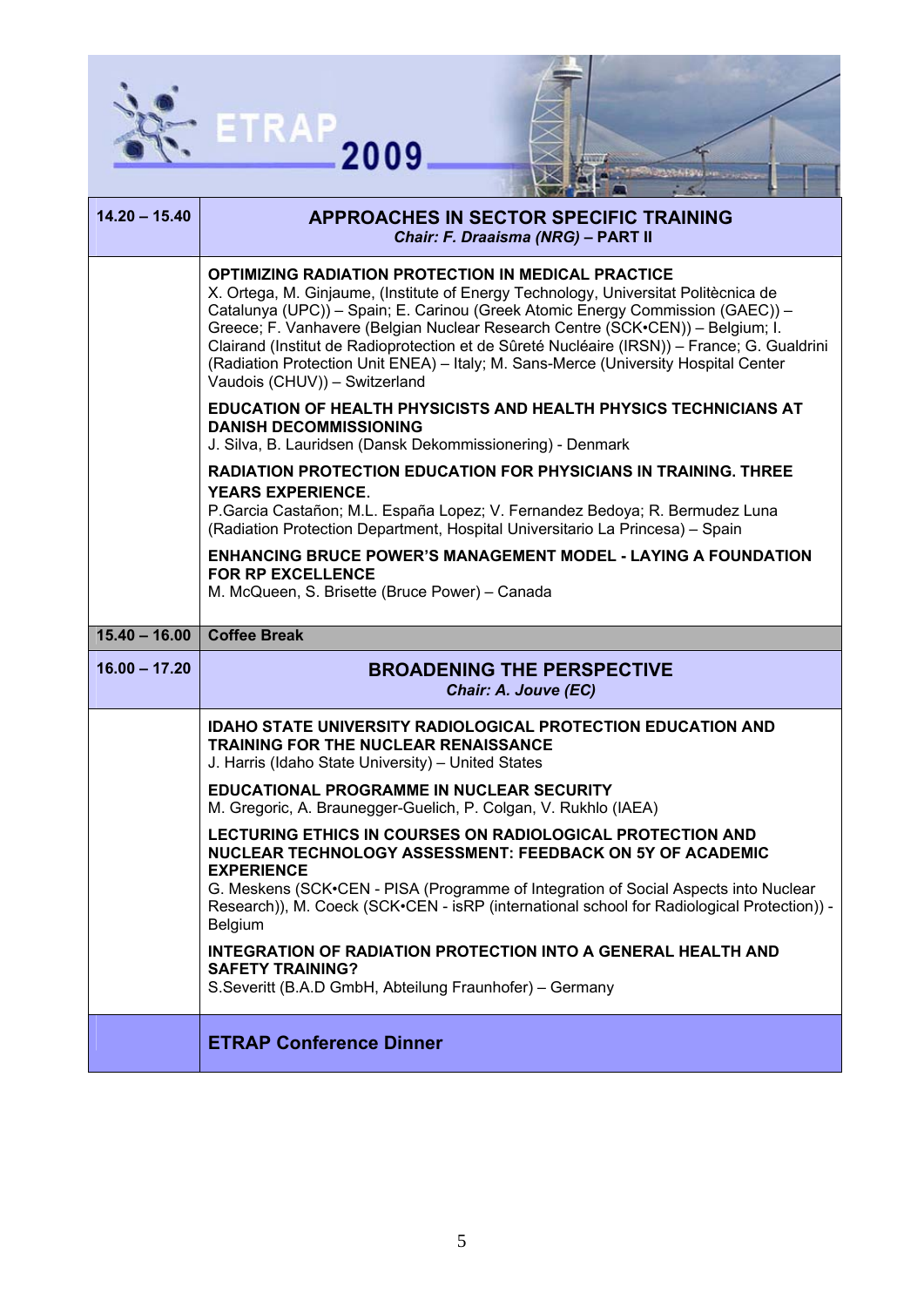

| $-64$                             |                                                                                                                                                                                                                                                                                                                                                                                                                                                                                                                                                                                                                                               |
|-----------------------------------|-----------------------------------------------------------------------------------------------------------------------------------------------------------------------------------------------------------------------------------------------------------------------------------------------------------------------------------------------------------------------------------------------------------------------------------------------------------------------------------------------------------------------------------------------------------------------------------------------------------------------------------------------|
| <b>Wednesday 11 November 2009</b> |                                                                                                                                                                                                                                                                                                                                                                                                                                                                                                                                                                                                                                               |
| $9.00 - 10.30$                    | <b>RECENT DEVELOPMENTS IN RECOGNITION AND HARMONIZATION</b><br><b>OF REQUIREMENTS - Part I</b>                                                                                                                                                                                                                                                                                                                                                                                                                                                                                                                                                |
|                                   | <b>Chair: R. Paynter (HPA)</b>                                                                                                                                                                                                                                                                                                                                                                                                                                                                                                                                                                                                                |
|                                   | <b>Keynote Speech:</b><br>UNITED STATES NUCLEAR REGULATORY COMMISSION TRAINING PROGRAM<br>J. Ricci (United States Nuclear Regulatory Commission) - United States                                                                                                                                                                                                                                                                                                                                                                                                                                                                              |
|                                   | <b>ENETRAP II: WP2 - REQUIREMENTS FOR THE RECOGNITION OF RADIATION</b><br><b>PROTECTION EXPERTS (RPE)</b><br>J. Stewart (Radiation Protection Division, Health Protection Agency (HPA)) - United<br>Kingdom; F. Draaisma (NRG) - The Netherlands; P. Livolsi (National Institute for Nuclear<br>Science and Technology (CEA-INSTN)) - France; A. Luciani (ENEA Radiation Protection<br>Institute) – Italy; A. Schmitt-Hannig (Bundesamt für Strahlenschutz (BfS)) - Germany                                                                                                                                                                   |
|                                   | <b>ENETRAP II: WP3 - REQUIREMENTS FOR RPO COMPETENCIES AND</b><br><b>ESTABLISHMENT OF EUROPEAN GUIDANCE FOR RPO TRAINING</b><br>A. Schmitt - Hannig (Bundesamt für Strahlenschutz (BfS)) - Germany; M. Coeck<br>(SCK•CEN - Belgian Nuclear Research Centre) - Belgium; F. Draaisma (NRG) - The<br>Netherlands; A. Luciani (ENEA) - Italy; M. Marco (Virtual Centre For Distance Learning<br>And Transfer Knowledge, CIEMAT) - Spain; S. Möbius (International Training - FTU,<br>Forschungszentrum Karlsruhe) – Germany; J. Stewart (Health Protection Agency) – United<br>Kingdom; P. Vaz (Instituto Tecnológico e Nuclear (ITN)) - Portugal |
|                                   | <b>ENETRAP II: WP5 - DEVELOP AND APPLY MECHANISMS FOR THE EVALUATION</b><br>OF TRAINING MATERIAL, EVENTS AND PROVIDERS<br>F. Draaisma (NRG) – The Netherlands; J. Stewart (Health Protection Agency HPA) –<br>United Kingdom; P. Livolsi (CEA-INSTN) - France; A. Luciani (ENEA) - Italy; S. Möbius<br>(Forschungszentrum Karlsruhe FZK) - Germany; P. Vaz (ITN) - Portugal; M. Ceclan<br>(Polytechnical University Bucharest PUB) - Romania; P. de Regge (ENEN) - France                                                                                                                                                                     |
| $10.30 - 10.50$                   | <b>Coffee Break</b>                                                                                                                                                                                                                                                                                                                                                                                                                                                                                                                                                                                                                           |
| $10.50 - 12.00$                   | <b>RECENT DEVELOPMENTS IN RECOGNITION AND HARMONIZATION</b><br><b>OF REQUIREMENTS - Part II</b>                                                                                                                                                                                                                                                                                                                                                                                                                                                                                                                                               |
|                                   | Chair: P. Vaz (ITN)                                                                                                                                                                                                                                                                                                                                                                                                                                                                                                                                                                                                                           |
|                                   | HARMONIZATION OF NATIONAL AND REGIONAL EDUCATION AND TRAINING IN<br><b>RADIATION PROTECTION IN CASE OF BELARUS</b><br>A. Timoshchenko (International Sakharov Environmental University) - Belarus                                                                                                                                                                                                                                                                                                                                                                                                                                             |
|                                   | TRAINING OF RPOS IN SLOVENIA: LESSONS LEARNED AND SUGGESTIONS FOR<br><b>IMPROVEMENT</b><br>M. Koželj I. Jenčič (Jožef Stefan Institute) - Slovenia                                                                                                                                                                                                                                                                                                                                                                                                                                                                                            |
|                                   | PROFESSIONAL QUALIFICATION IN RADIOLOGICAL PROTECTION: UPDATE ON<br>THE PORTUGUESE NEEDS<br>A. Falcao, C. Oliveira (ITN, Nuclear and Technological Institute), P. Rosário (DGS -<br>Directorate-General of Health) - Portugal                                                                                                                                                                                                                                                                                                                                                                                                                 |
| $12.00 - 13.00$                   | <b>Lunch Break</b>                                                                                                                                                                                                                                                                                                                                                                                                                                                                                                                                                                                                                            |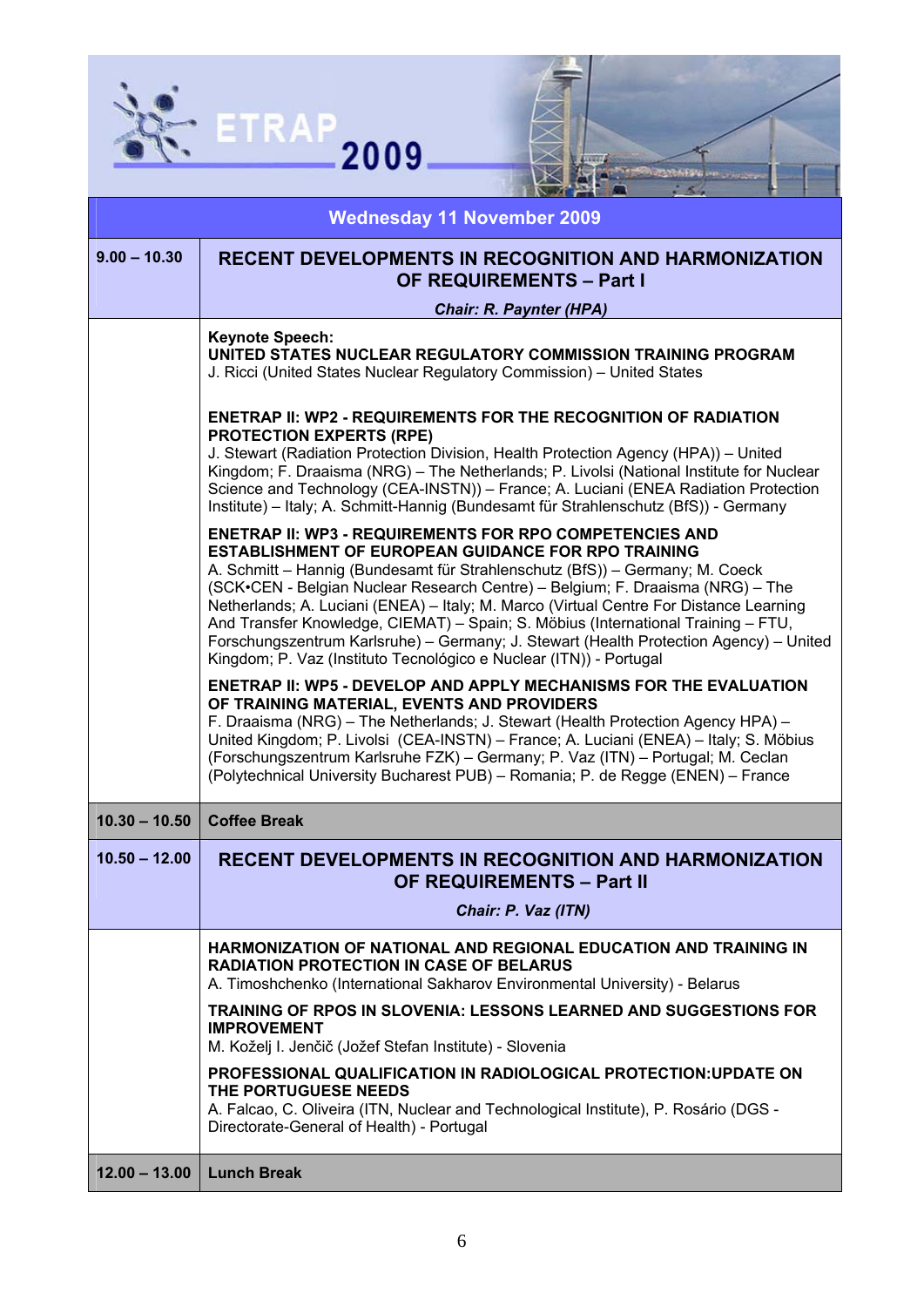



| $13.00 - 14.20$ | <b>BUILDING THE FUTURE - ATTRACTING A NEW GENERATION</b><br><b>Chair: J. Stewart (HPA)</b>                                                                                                                                                                                                                                                                                                                                                      |
|-----------------|-------------------------------------------------------------------------------------------------------------------------------------------------------------------------------------------------------------------------------------------------------------------------------------------------------------------------------------------------------------------------------------------------------------------------------------------------|
|                 | <b>MAINTAINING COMPETENCE IN RADIATION PROTECTION IN GERMANY</b><br>A.Böttger, R. Raguse (Division RS II 2 - General and Fundamental Aspects of Radiological<br>Protection, Federal Ministry for Environment, Nature) - Germany                                                                                                                                                                                                                 |
|                 | EUROPEAN MASTER PROGRAMMES IN RADIOECOLOGY, RADIATION<br><b>PROTECTION AND ADVANCED RADIOCHEMISTRY TO MEET THE STAKEHOLDERS</b><br><b>NEEDS FOR RECRUITMENT</b><br>L. Skipperud, B. Salbu (Norwegian University of Life Sciences) - Norway; H. Garelick, H.<br>Jones (Middlesex University) - United Kingdom; Ch. Tamponnet (IRSN) - France                                                                                                     |
|                 | <b>ENETRAP II: ENTHUSING AND ATTRACTING YOUNG GENERATION WITH</b><br><b>RADIATION PROTECTION</b><br>M. Ceclan, R. E. Ceclan (University Politehnica of Bucharest) – Romania; M. Coeck (SCK-<br>CEN) – Belgium; A. Schmitt-Hannig (BfS) – Germany; P. Livolsi (CEA – INSTN) - France                                                                                                                                                             |
|                 | THE EUROPEAN MASTER'S DEGREE IN RADIATION PROTECTION "EMRP": AN<br><b>ENETRAP RESULT</b><br>P. Livolsi (Institut National des Sciences et Techniques Nucléaires, CEA/INSTN); J.<br>Balosso, H. Mazouzi (Joseph Fourier University, CHU Grenoble) - France; L. Musilek<br>Czech Technical University in Prague, Faculty of Nuclear Sciences and Physical<br>Engineering) - Czech Republic; A. Chard (North Highland College UHI)- United Kingdom |
| $14.20 - 15.00$ | <b>CLOSING SESSION</b><br>Chair: M. Coeck (SCK-CEN); Co-chair: R. Paynter (HPA)                                                                                                                                                                                                                                                                                                                                                                 |
| 15.00           | <b>Coffee Break</b>                                                                                                                                                                                                                                                                                                                                                                                                                             |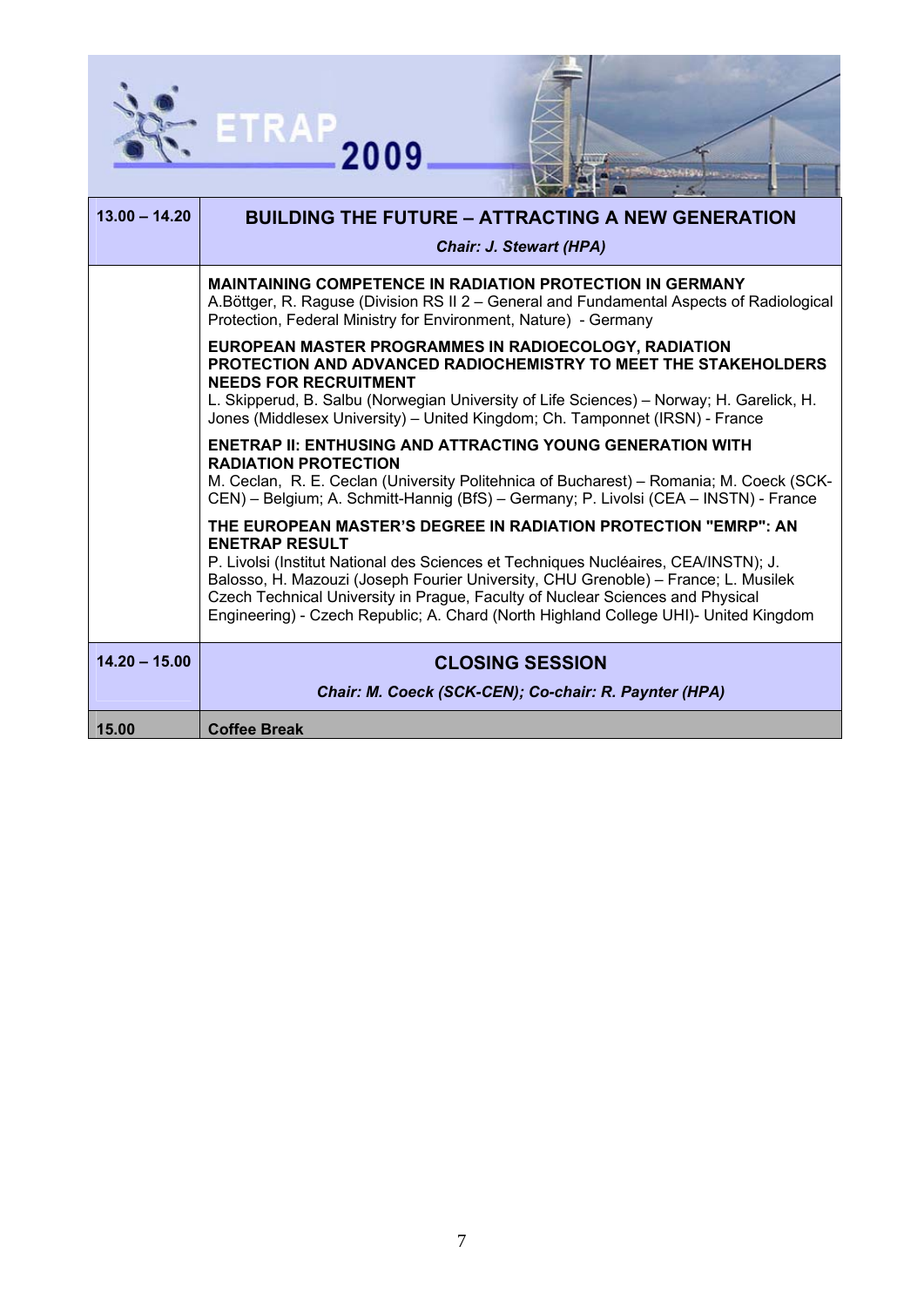



# **Poster Session**

# **CURRENT STATUS**

**EDUCATION TO A BACHELOR DEGREE IN THE FIELD OF RADIATION PROTECTION IN SAXONY**  S. Jansen, D. Röllig, T. Schönmuth, P. Sahre, M. Kaden, A. Beutmann (Nuclear Engineering and Analytics Rossendorf Inc. (VKTA)), L.Gläser, C. Sussek (University of Cooperative Education Riesa) – Germany

**VOCATIONAL TRAINING TARGETED AT THE IMPLEMENTATION OF IONISING RADIATION PROTECTION MEASURES, CARRIED OUT IN THE REPUBLIC OF CROATIA** 

N. Belamaric, D. Kubelka, M. Pecnik (State Office for Radiation Protection) - Croatia

#### **EDUCATION AND TRAINING IN RADIATION PROTECTION: THE INSTN EXPERIENCED APPROACH**

M. Colombel, P. Livolsi, P. Massiot, C. Jimonet, A. Hammadi (National Institute for Nuclear Science and Technology (CEA-INSTN)) – France

**NUCLEAR TRAINING CENTRE INVOLVEMENT IN RADIATION PROTECTION**  C. Avadanei, ("Horia Hulubei" National Institute of Physics and Nuclear Engineering) - Romania

**TWENTY YEARS OF RADIOLOGICAL PROTECTION TRAINING AT DUBLIN UNIVERSITY**  E. Finch, E. Doorly (School of Physics, University of Dublin,Trinity College) - Ireland

**EDUCATION AND TRAINING IN RADIOLOGICAL PROTECTION AND SAFETY IN PORTUGAL: COLLABORATION BETWEEN A UNIVERSITY (IST) AND A RESEARCH CENTRE (ITN)**  L.S. Ferreira (Instituto Superior Técnico, Departamento de Física), O. Gil, A. Oliveira, I. Paiva, M. Reis, R.

Trindade, P. Vaz (Instituto Tecnológico e Nuclear) – Portugal

**E&T AT ACADEMIC LEVEL: THE NEW INSTITUTE FOR RADIATION RESEARCH IN KARLSRUHE**  B. Breustedt, A. Bohnstedt, G. Frank, J. Knebel (Karlsruhe Institute of Technology) – Germany

**AN INTEGRATED APPROACH TO EDUCATION AND TRINING ON RADIATION PROTECTION**  G; Sardool Singh (Sant Longowal Institute of Engineering and Technology) – India

**E&T IN RADIOLOGICAL PROTECTION – VIEWS OF THE BELGIAN NUCLEAR RESEARCH CENTRE SCK•CEN** 

M. Coeck, G. Meskens (SCK•CEN) - Belgium

# **Poster Session**

# **APPROACHES IN SECTOR SPECIFIC TRAINING**

## **SOGIN - RADIOLOGICAL PROTECTION AND NUCLEAR SAFETY SCHOOL - EXPERIENCES AND PERSPECTIVES**

S. Romani, F. Mancini, G. Ghioni (Sogin) - Italy

**A TOOLKIT FOR RADIATION DOSE ASSESSMENTS** 

D. Hulhoven, S. Vanderperre, T. Soetens (Tractebel Engineering) – Belgium

**RADIOPROTECTION EDUCATION AND TRAINING IN NUCLEAR FUEL PLANT PITESTI ROMANIA**  T. Ivana, GH. Epure (Romanian Radioprotection Society) – Romania

## **EDUCATION IN RADIATION PROTECTION SPECIFICALLY FOR INTERVENTIONISTS: EXPERIENCE FROM CANARY ISLANDS**

J. Hernández-Armas, A. Catalán-Acosta (Hospital Universitario de Canarias), J. García-Granados (Complejo Hospitalario Universitario Insular-Materno Infantil), R. Martín-Oliva, Roberto (Hospital Universitario de Gran Canaria "Dr. Negrín") - Spain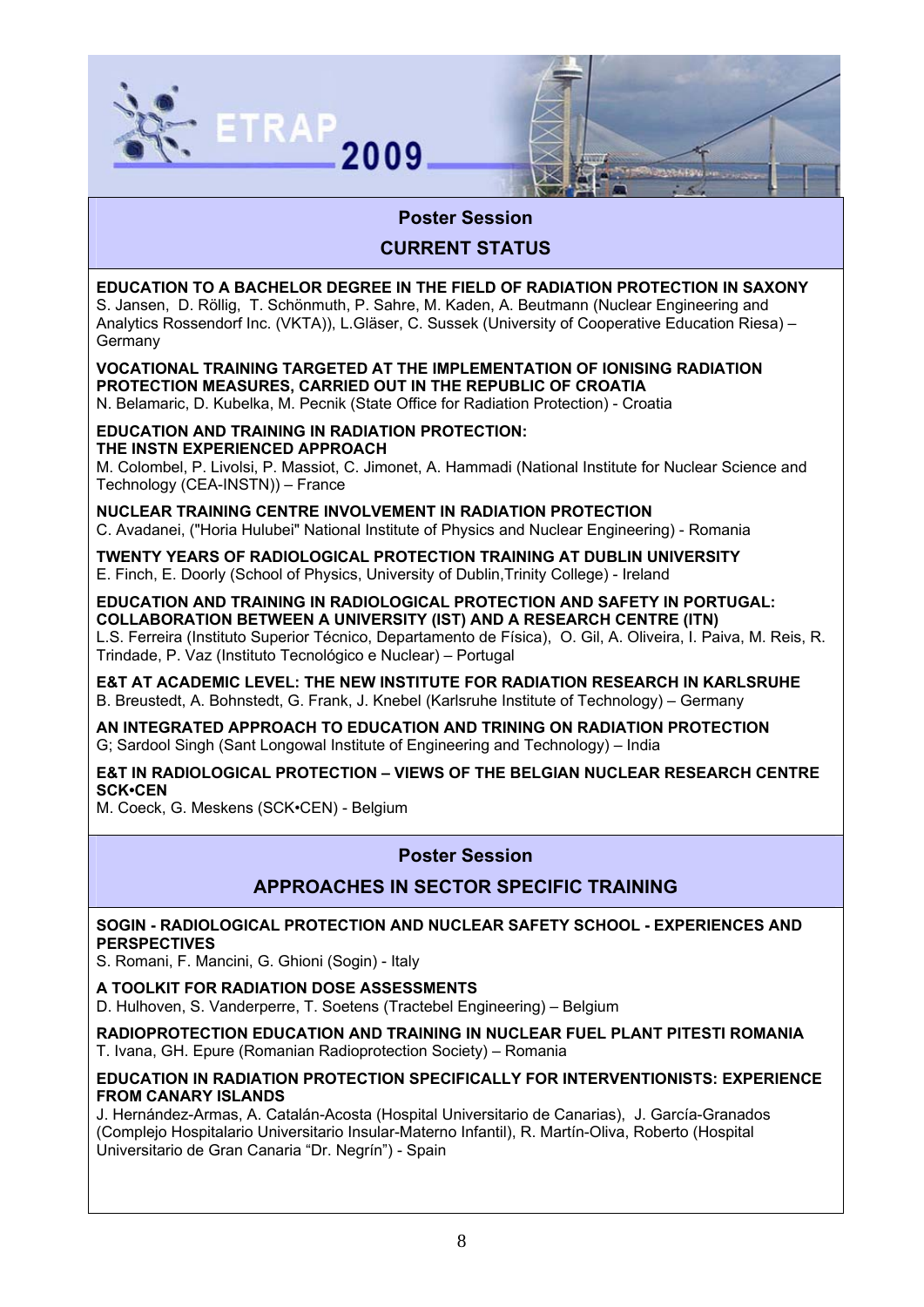



C. Gori, S. Busoni (Health Physics Department, Azienda Ospedaliero-Universitaria Careggi, Firenze), C. Fulcheri (Medical Physics Specialization School, Università degli Studi di Firenze) - Italy

#### **DOSE MAPPING AROUND INDUSTRIAL RADIATION DEVICES USING THE MCNPX CODE**

C. Oliveira (ITN -Instituto Tecnológico e Nuclear) R. Costa (Rui FCT/UNL-Faculdade de Ciências e Tecnologia da Universidade Nova de Lisboa) – Portugal

### **RADIATION PROTECTION COURSES IN EDUCATION OF MEDICAL PHYSICISTS IN REPUBLIC OF MACEDONIA**

L. Nikolovska (Institute of Public Health) - Macedonia

### **RADIATION PROTECTION COURSES FOR TECHNICAL APPLICATIONS IN GERMANY - AN OVERVIEW**

J-W. Vahlbruch (Leibniz Universität Hannover) – Germany

**INTEGRATION OF RADIATION PROTECTION IN THE SKILLSLAB PROGRAM OF RADIOGRAPHERS**  D. De Backer, H. Mol (Hogeschool-Universiteit Brussel) - Belgium

**HOW "DO'S" AND "DON'TS" CAN BE OF SIGNIFICANT IMPORTANCE IN RADIATION PROTECTION**  A. Widmark, E.G. Friberg (Norwegian Radiation Protection Authority, Section for Dosimetry and Medical Applications) - Norway

#### **TRAINING ON RADIOLOGICAL PROTECTION: USING A COMPLEX SIMULATION SYSTEM AS EDUCATIONAL TOOL**

N. Kaufmann, A. Piater, A. Lurk, W. Scheuermann, T. Ionescu, E. Laurien, (University of Stuttgart) - Germany

**FULLY ADAPTED RADIATION PROTECTION TRAINING FOR THE DISMANTLING OF THE BN MOX PLANT IN DESSEL, BELGIUM** 

P. Cretskens (European Control Services), J-M. Cuchet (Belgonucleaire) – Belgium

# **Poster Session**

## **DEVELOPMENTS IN TRAINING DELIVERY**

#### **USE OF ROOT CAUSE METHODOLOGIES AS LEARNING TOOLS IN RADIOLOGICAL PROTECTION TRAINING**

Y.R. Mamani Alegria (National Commission on Nuclear Safety and Safeguards) – Mexico

**DUAL EDUCATION FOR A CAREER AS RADIATION PROTECTION ENGINEER – THE KARLSRUHE MODEL OF COOPERATIVE EDUCATION IN RADIATION PROTECTION WITH BOTH, INTEGRATED ACADEMIC STUDIES AND WORK EXPERIENCE** 

W. Kraut (Baden-Wuerttemberg Cooperative State University Karlsruhe), A. Zieger (Forschungszentrum Karlsruhe), M. Urban, A. Bickel (Wiederaufarbeitungsanlage Karlsruhe, Rueckbau-und Entsorgungs-GmbH) - Germany

## **EDUCATION AND TRAINING IN RADIATION PROTECTION IN PORTUGAL: THE ROLE OF ITN**

A. Falcão (ITN, Nuclear and Technological Institute), M. Ferreira (Aveiro University) – Portugal